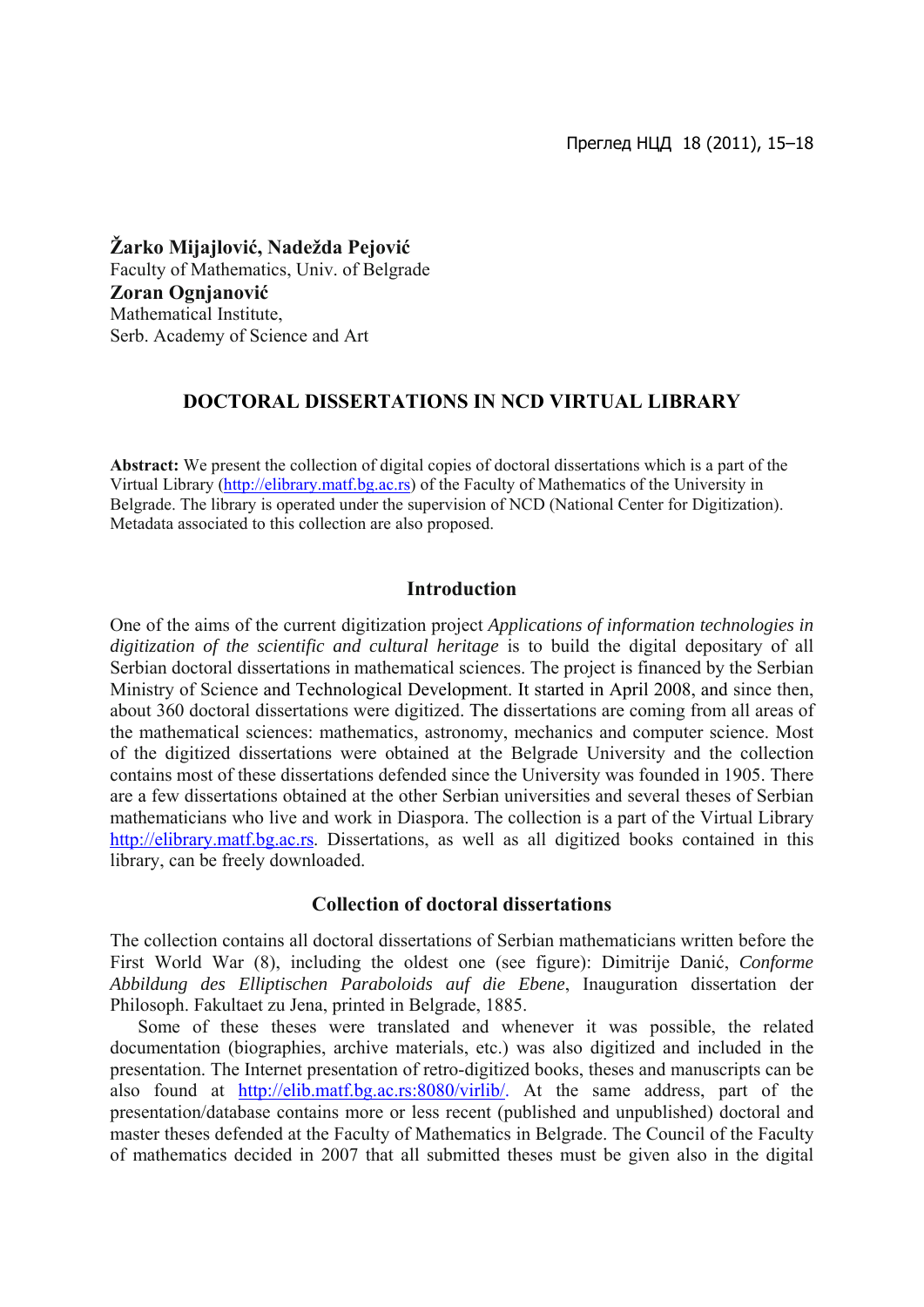form, so we expect that this part of the database will grow significantly in the next period. Our future plans are:

| Conforme Abbildung                                     |
|--------------------------------------------------------|
| DES<br>elliptischen Paraboloïds auf die Ebene.         |
| INAUGURAL-DISSERTATION                                 |
| PHILOSOPH. FAKULTAET ZU JENA<br><b>EUR</b>             |
| ERLANGUNG DER DOCTORWÜRDE                              |
| VORGELEGT VON<br>Demeter Danitsch                      |
| AUS<br>Belgrad.                                        |
|                                                        |
| <b>BELGRAD.</b>                                        |
| DRUCK DER KÖNIGL<br>SERBISCHEN STAATSDRUCKTREI<br>1000 |
|                                                        |
|                                                        |

• To digitize and include into the existing collection all Serbian doctoral dissertations. This is not an easy task, as the hard copies of certain theses have been lost. Secondly, the number of Serbian doctoral dissertations is large. Only at the University of Belgrade more than 18000 dissertations were defended. Our estimation is that at this moment the number of all Serbian doctoral dissertations is about 25000. Thirdly, this project is expensive. Our estimation is that the cost of whole process of digitization, including labor, equipment and software development, is about 30-40 EUR per one thesis.

• On the SEEDI (*South*-*Eastern European Digitization Initiative*[\) meeting held in 2007 in](http://seedi.ncd.org.rs/)  [Cetinje, Montenegro, the idea to establish](http://seedi.ncd.org.rs/)  [cooperation in this project between partners](http://seedi.ncd.org.rs/)  [involved in SEEDI was supported. The existing](http://seedi.ncd.org.rs/)  [database of Virtual Library gives a good opportunity](http://seedi.ncd.org.rs/)  [to start the realization of this idea. The Virtual](http://seedi.ncd.org.rs/)  [library may serve as a digital depository for this aim.](http://seedi.ncd.org.rs/)  [The meeting of SEEDI organized in Sarajevo \(2010\)](http://seedi.ncd.org.rs/) 

[was the good place for final modification and the acceptance of metadata for this collection.](http://seedi.ncd.org.rs/) 

• [We are planning also to interconnect our collection with sim](http://seedi.ncd.org.rs/)ilar collections and database in the world. In particular, it would be very interesting to connect the collection of mathematical doctoral dissertations contained in the Virtual Library with the Mathematics Genealogy Project, [http://genealogy.math.ndsu.nodak.edu](http://genealogy.math.ndsu.nodak.edu/).

 Of course, there are many issues to resolve such as metadata for such collections and copy-right questions related to our database and the use of doctoral dissertations deposited there. In this paper we propose the list of metadata for digitized doctoral dissertations.

### **Metadata**

The new version of Virtual Library is operating under DSpace, open-source software released by MIT for archiving e-prints and other kinds of academic content. This software sustains Dublin Core standard, for overview of included elements see the site on the Internet address: http://www.scribd.com/doc/15284184/Dspace-Dublin-Core-elements-Overview.

### **Doctoral dissertation metadata**

The elements prefixed by dc are predefined in DSpace. However, we included a set of new Springer, 45-54, 2009. ISBN: 978-0-387-77744-3). Our proposal of metadata is as follows. elements, prefixed by **mf** in order give more information about the theses and the authors. The set of elements is compatible with the recommendation for the national standard for describing digitised heritage in Serbia (for more information see: Zoran Ognjanović, Tamara Butigan, Bojan Marinković, NCD Recommendation for the National Standard for Describing Digitised Heritage in Serbia, in: Metadata and Semantics, eds: M.-A. Sicilia, M. D. Lytras,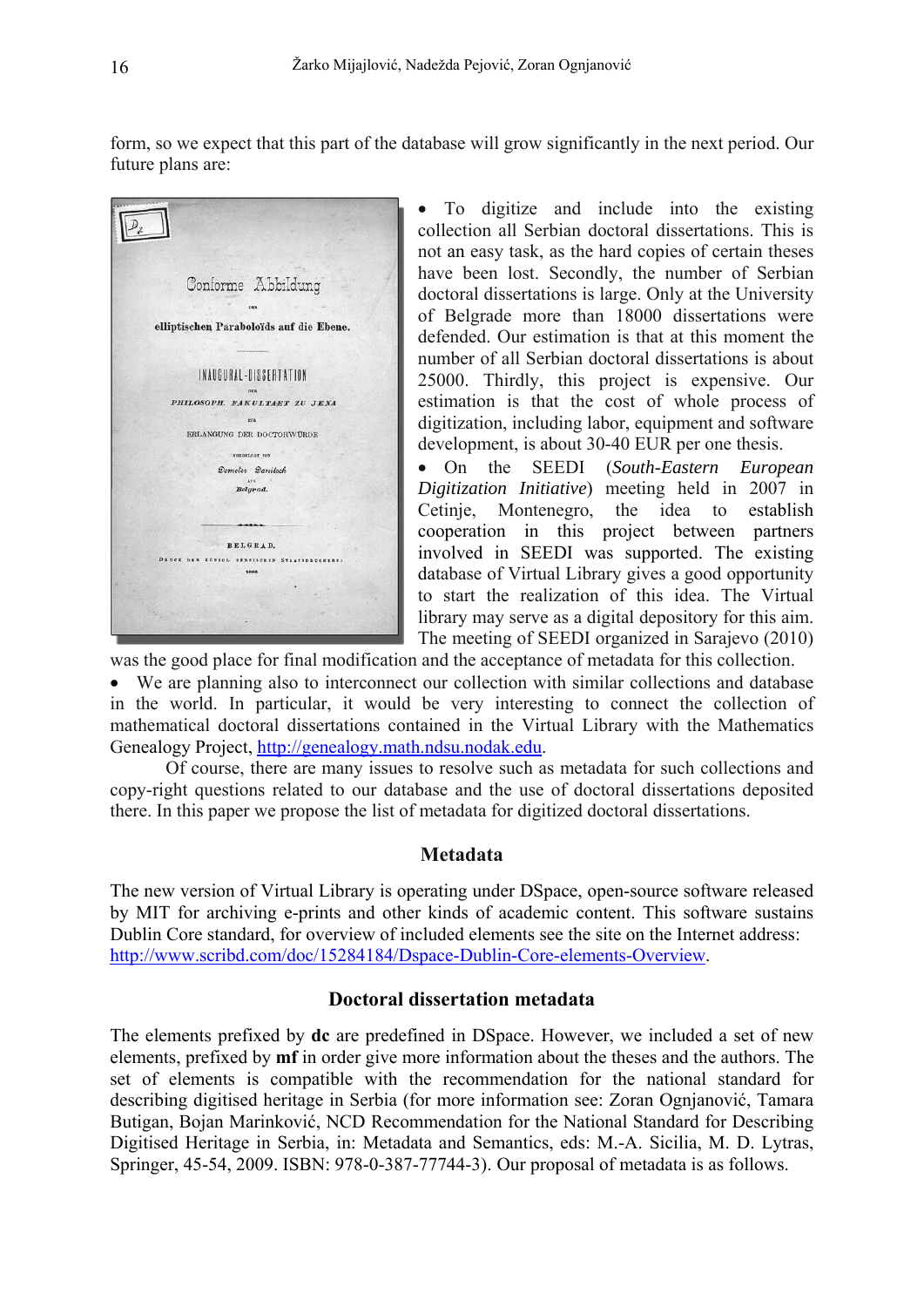# **Data that should be supplied by the author of the thesis**

| Field                          | <b>Description</b>                                                                             |  |  |
|--------------------------------|------------------------------------------------------------------------------------------------|--|--|
| dc.contributor.advisor:        | The name of the thesis adviser.                                                                |  |  |
| dc.contributor.author:         | The name of the author of the dissertation.                                                    |  |  |
| dc.date.issued:                | The year when the thesis was defended.                                                         |  |  |
| dc.description.abstract:       | The abstract of the thesis.                                                                    |  |  |
| dc.publisher:                  | The (geographical) place where the thesis was obtained.                                        |  |  |
| dc.title:                      | The title of the thesis (translated in English).                                               |  |  |
| dc.title.alternative:          | The alternative title of the thesis.                                                           |  |  |
| mf.author.middle:              | The middle name of the author.                                                                 |  |  |
| mf.author.birth-date:          | The birth year of the author.                                                                  |  |  |
| mf.author.birth-place:         | The birth place of the author.                                                                 |  |  |
| mf.author.birth-country:       | The country of birth of the author.                                                            |  |  |
| mf.author.residance-state:     | The residence of the author at the time when the thesis was obtained.                          |  |  |
| mf.author.citizenship:         | The author's citizenship.                                                                      |  |  |
| mf.author.nationality:         | The author's nationality.                                                                      |  |  |
| mf.title.original:             | The title of the thesis in the original language (in which it was written).                    |  |  |
| mf.abstract.original           | The original abstract of the thesis                                                            |  |  |
| mf.subject.area:               | The scientific field of the thesis.                                                            |  |  |
| mf.subject.keywords:           | Keywords related to the thesis.                                                                |  |  |
| mf.subject.subarea:            | The first scientific subfield of the thesis.                                                   |  |  |
| mf.subject.subarea:            | The second scientific subfield of the thesis.                                                  |  |  |
| mf.subject.msc:                | Mathematical Subject Classification.                                                           |  |  |
| mf.subject.udc.:               | Universal Decimal Classification.                                                              |  |  |
| mf.contributor.committee:      | Thesis committee                                                                               |  |  |
| mf.university.original:        | University where the thesis was obtained (original name).                                      |  |  |
| mf.university.en:              | University where the thesis was obtained (in English).                                         |  |  |
| mf.faculty.original:           | Faculty (department) where the thesis was obtained (original name).                            |  |  |
| mf.faculty.en:                 | Faculty (department) where the thesis was obtained (in English).                               |  |  |
| mf.document.references:        | Number of references (bibliography) in the thesis.                                             |  |  |
| mf.document.pages:             | Number of pages in the thesis.                                                                 |  |  |
| mf.document.location:          | Location (library) where the hard copy of the thesis can be found.                             |  |  |
| mf.document.location:          | The second location where the hard copy of the thesis can be found.                            |  |  |
| mf.document.genealogy-project: | YES if the thesis is presented in the Mathematics Genealogy<br>Project, www.genealogy.ams.org. |  |  |
| mf.format.resolution:          | scanning resolution (DPI).                                                                     |  |  |
| mf.decription.original         | Review of the thesis (original language)                                                       |  |  |
| mf.decription.en               | Review of the thesis (in English)                                                              |  |  |
| mf.histrory.original           | History of the thesis (original language)                                                      |  |  |
| mf.histrory.en                 | History of the thesis (in English)                                                             |  |  |
| mf.related_links               | Links related to the thesis                                                                    |  |  |
| mf.note.original               | Note (in the original language)                                                                |  |  |
| mf.note.en                     | Note (in English)                                                                              |  |  |
| <b>Machine generated data:</b> |                                                                                                |  |  |
| dc.date.accessioned:           | Date when the thesis was uploaded into the database.                                           |  |  |

**dc.date.available:** Date since the thesis was available to the general public.